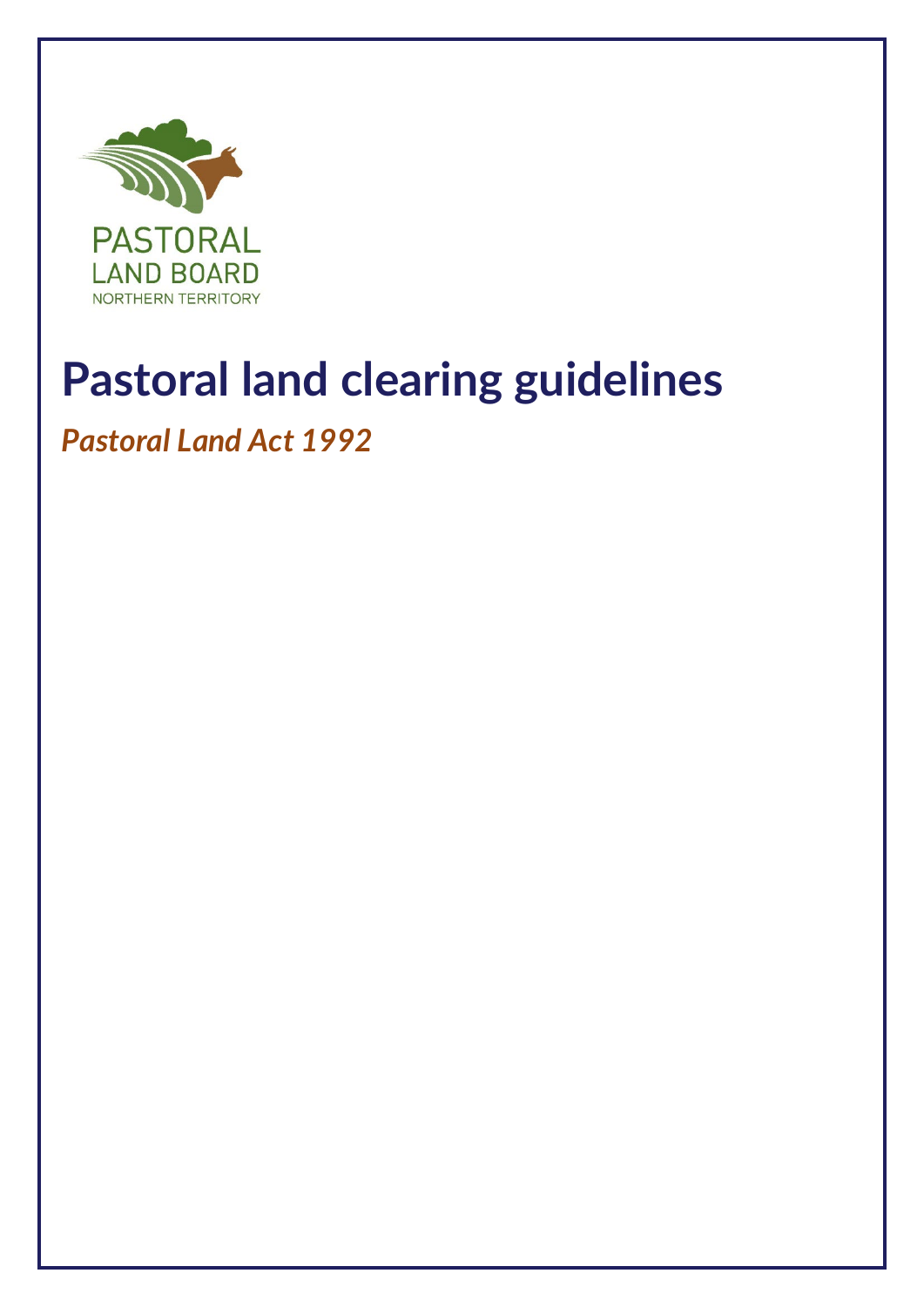| Document title     | Pastoral land clearing guidelines                     |
|--------------------|-------------------------------------------------------|
| Contact details    | Executive Officer, Pastoral Land Board (08) 8999 4667 |
| <b>Approved by</b> | <b>Pastoral Land Board</b>                            |
| Date approved      | March 2022                                            |

#### **Document control**

The following table records the history of any significant changes made to this document. The version number of the document is incremented as follows:

- By 1.0 for significant changes
- By 0.1 for changes made for clarity and reading ease only

| <b>Version</b> | <b>Date</b> | <b>Changes made</b>                                                                                                                                                                                                                                                                                                                                                                                                                                                                                                                                                                                                                                                                                                                                                                                                                                                                                                                                                                                                                                                                                                                                                                                                                                                                                                                                                                                                                                                                                                                                                                                                                                                                                                                                                                                                                                                                                                                                                                                                            |  |
|----------------|-------------|--------------------------------------------------------------------------------------------------------------------------------------------------------------------------------------------------------------------------------------------------------------------------------------------------------------------------------------------------------------------------------------------------------------------------------------------------------------------------------------------------------------------------------------------------------------------------------------------------------------------------------------------------------------------------------------------------------------------------------------------------------------------------------------------------------------------------------------------------------------------------------------------------------------------------------------------------------------------------------------------------------------------------------------------------------------------------------------------------------------------------------------------------------------------------------------------------------------------------------------------------------------------------------------------------------------------------------------------------------------------------------------------------------------------------------------------------------------------------------------------------------------------------------------------------------------------------------------------------------------------------------------------------------------------------------------------------------------------------------------------------------------------------------------------------------------------------------------------------------------------------------------------------------------------------------------------------------------------------------------------------------------------------------|--|
| 10             | 31/03/2022  | Major structure review<br>New sections on the amended Pastoral Land Act 1992 commencement on 31 March 2022<br>$\bullet$<br>New section on how to consider a request to vary or extend permits<br>$\bullet$<br>Schedule 1 - revised Heritage site requirements<br>$\bullet$                                                                                                                                                                                                                                                                                                                                                                                                                                                                                                                                                                                                                                                                                                                                                                                                                                                                                                                                                                                                                                                                                                                                                                                                                                                                                                                                                                                                                                                                                                                                                                                                                                                                                                                                                     |  |
| 9.1            | 7/09/2021   | Section 7 - New text re lodgement of applications<br>$\bullet$<br>Section 8 - New text re fee payment<br>$\bullet$<br>Section 9 - Updated information on public exhibition periods<br>$\bullet$<br>Part E - Contact details<br>$\bullet$                                                                                                                                                                                                                                                                                                                                                                                                                                                                                                                                                                                                                                                                                                                                                                                                                                                                                                                                                                                                                                                                                                                                                                                                                                                                                                                                                                                                                                                                                                                                                                                                                                                                                                                                                                                       |  |
| 9              | 11/03/2021  | Structural formatting changes to document, to include numbered sections.<br>$\bullet$<br>Section 4 - Minor updates to text.<br>$\bullet$<br>Section 5 - New text re business unit responsible for coordination of assessment process.<br>$\bullet$<br>Section 6.2 - New text re different types of applications, including new Simplified PLC Application.<br>$\bullet$<br>Section 10.2 - New text re PLB meetings.<br>$\bullet$<br>Section 11 - Addition of one new critical Matters i.e. land management; consistent with the objects of<br>$\bullet$<br>Pastoral Land Act 1992 section 4(b)(ii) the prevention or minimisation of degradation of or other damage to<br>the land and its indigenous plant and animal life $\&$ 4(b)(iii) the rehabilitation of the land in cases of<br>degradation or other damage.<br>Section 13 - Major update to reflect new Environment Protection Act 2019.<br>$\bullet$<br>Section 19 - Minor update and new text describing variation process.<br>$\bullet$<br>Section 21 - New section with relevant links to website resources.<br>$\bullet$<br>Schedule 1 - Simplified PLC application criteria<br>$\bullet$<br>The following sections have been updated with minor changes including departmental name change and contact<br>details: 7, 8, 12, 20                                                                                                                                                                                                                                                                                                                                                                                                                                                                                                                                                                                                                                                                                                                                |  |
| 8              | 23/04/2020  | New introductory passage describing legal obligations for clearing land held under pastoral lease;<br>$\bullet$<br>Removal of section describing where formal consent of the Board is required;<br>$\bullet$<br>Amendments to Exemption (i) to clarify that clearing within laneways and holding paddocks does require<br>$\bullet$<br>approval of the Board (however construction of their required infrastructure such as fencing does not);<br>Amendments to Exemption (iii) to clarify that the exemption only applies to weeds declared under the<br>$\bullet$<br>Weeds Management Act 2001. Clearing of other plants associated with woody thickening will require<br>approval from the Board;<br>Revision of existing section pertaining to lodging an application;<br>$\bullet$<br>Revision of section pertaining to public exhibition changing exhibition duration from 2 to 4 weeks;<br>$\bullet$<br>Amendments to 'Matters to be taken into account by Board' including reference to sufficient allocated water<br>and definitions in the NTPS Land Clearing Guidelines for water features;<br>Addition of new sections; Clearing for purpose, including intended irrigation and on-pastoral use; Sacred<br>$\bullet$<br>Sites; Fee payment; Assessment process; Application determination; Rights of appeal; Public availability of<br>permits; Terms and period of permit; Applications to vary a pastoral land clearing permit<br>Addition of two new sub-sections relating to delegated powers that apply to clearing applications, including<br>$\bullet$<br>variations, of less than 50 hectares in size.<br>Revision of existing section pertaining to environmental assessment;<br>$\bullet$<br>Incorporation of flow chart; Clearing application process;<br>$\bullet$<br>Additional relevant NT legislation listed;<br>$\bullet$<br>New contacts provided for the Water Resources Division of DENR; and<br>Addition of reference to the Agricultural and Veterinary Chemicals Code Act 1994.<br>$\bullet$ |  |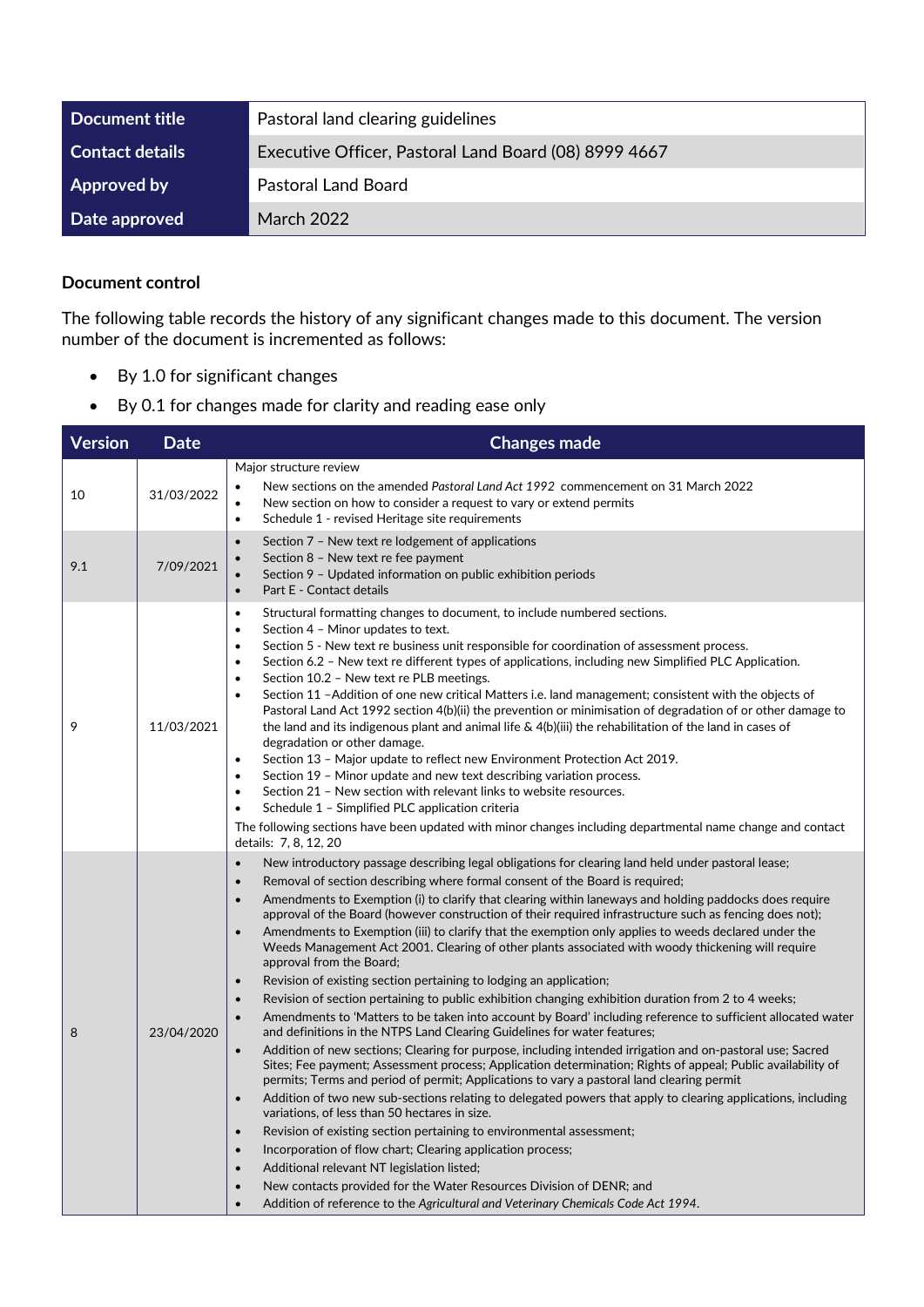| <b>Version</b> | <b>Date</b> | <b>Changes made</b>                                                                                                                                                                                                                                                                                                                                                                    |
|----------------|-------------|----------------------------------------------------------------------------------------------------------------------------------------------------------------------------------------------------------------------------------------------------------------------------------------------------------------------------------------------------------------------------------------|
| 7              | 02/2019     | Insert exemptions for clearing activities undertaken pursuant to a "pipeline management plan in force" as defined<br>in the Energy Pipelines Regulations 2001 or an approved environment management plan under the Petroleum<br>(Environment) Regulations 2016.<br>Amendments to environmental considerations regarding reference to the NT EPA;<br>Additions to relevant legislation; |
|                |             | Recognised changes to the Interpretation Act 1978, in that references to pieces of legislation (including<br>subordinate legislation) include the year;<br>Addition to the use of water and allocation: and<br>Minor sentence structure amendments.                                                                                                                                    |
| 6              | 12/2018     | Insert exemptions for clearing activities relating to infrastructure development for gas pipelines or onshore shale<br>gas developments and minor formatting amendments                                                                                                                                                                                                                |
| 5              | 09/2017     | Insert Exemption for aerial weed application, clarification when Board may refer applications to the NTEPA, insert<br>specified permit period, web link for NTEPA guidelines for clearing pastoral land, minor amendments to<br>formatting and correction of misspelt legislation                                                                                                      |
| 4              | 10/2016     | Date removed from Title, Table of Contents updated to remove "Introduction" heading, Footnote references<br>added, Amendments to application lodgement and public notification process, Changes to the NT Environment<br>Protection Authority considerations, Update to contact information, Minor formatting amendments                                                               |
| 3              | 2015        | Logo updated, "Introduction" text removed, Requirements for Content of application removed, Descriptive<br>amount of application fee removed                                                                                                                                                                                                                                           |
| $\overline{2}$ |             | Use of Version 2 omitted                                                                                                                                                                                                                                                                                                                                                               |
| 1.2            | 12/2012     | Minor Formatting amendments, "Introduction" text amended, Area of clearing requiring public notification<br>removed, Minor amendments to reflect Department name change, Environmental Impact Assessment of<br>vegetation clearing removed                                                                                                                                             |
| 1.1            | 02/2012     | Chairman's forward noting that until Native Vegetation Management legislation is introduced, applications for<br>clearing to continue to be lodged                                                                                                                                                                                                                                     |
| 1.0            | 03/2010     | NT Pastoral Land Clearing Guidelines 2010 implemented, (NT Planning Scheme Land Clearing Guidelines<br>introduced, native vegetation definition adopted)                                                                                                                                                                                                                               |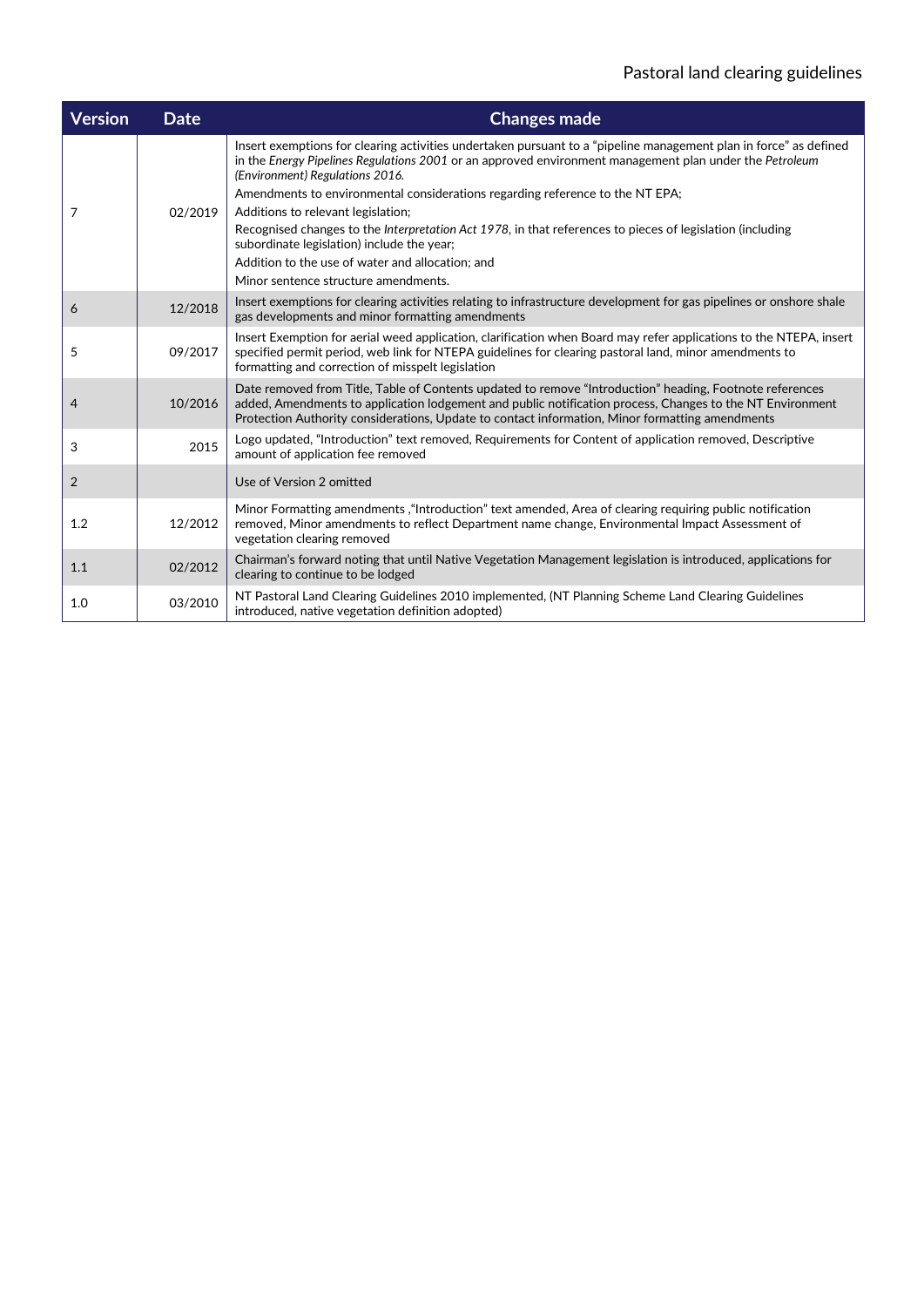### **Contents**

| 1.  |                                                                                               |  |
|-----|-----------------------------------------------------------------------------------------------|--|
| 2.  |                                                                                               |  |
|     |                                                                                               |  |
|     |                                                                                               |  |
|     |                                                                                               |  |
| 3.  |                                                                                               |  |
| 4.  |                                                                                               |  |
|     |                                                                                               |  |
|     |                                                                                               |  |
| 5.  |                                                                                               |  |
|     |                                                                                               |  |
|     |                                                                                               |  |
| 6.  |                                                                                               |  |
| 7.  |                                                                                               |  |
| 8.  |                                                                                               |  |
| 9.  |                                                                                               |  |
| 10. |                                                                                               |  |
| 11. |                                                                                               |  |
|     |                                                                                               |  |
|     | 13. SCHEDULE 1 - Simplified clearing application assessment policy - application criteria  13 |  |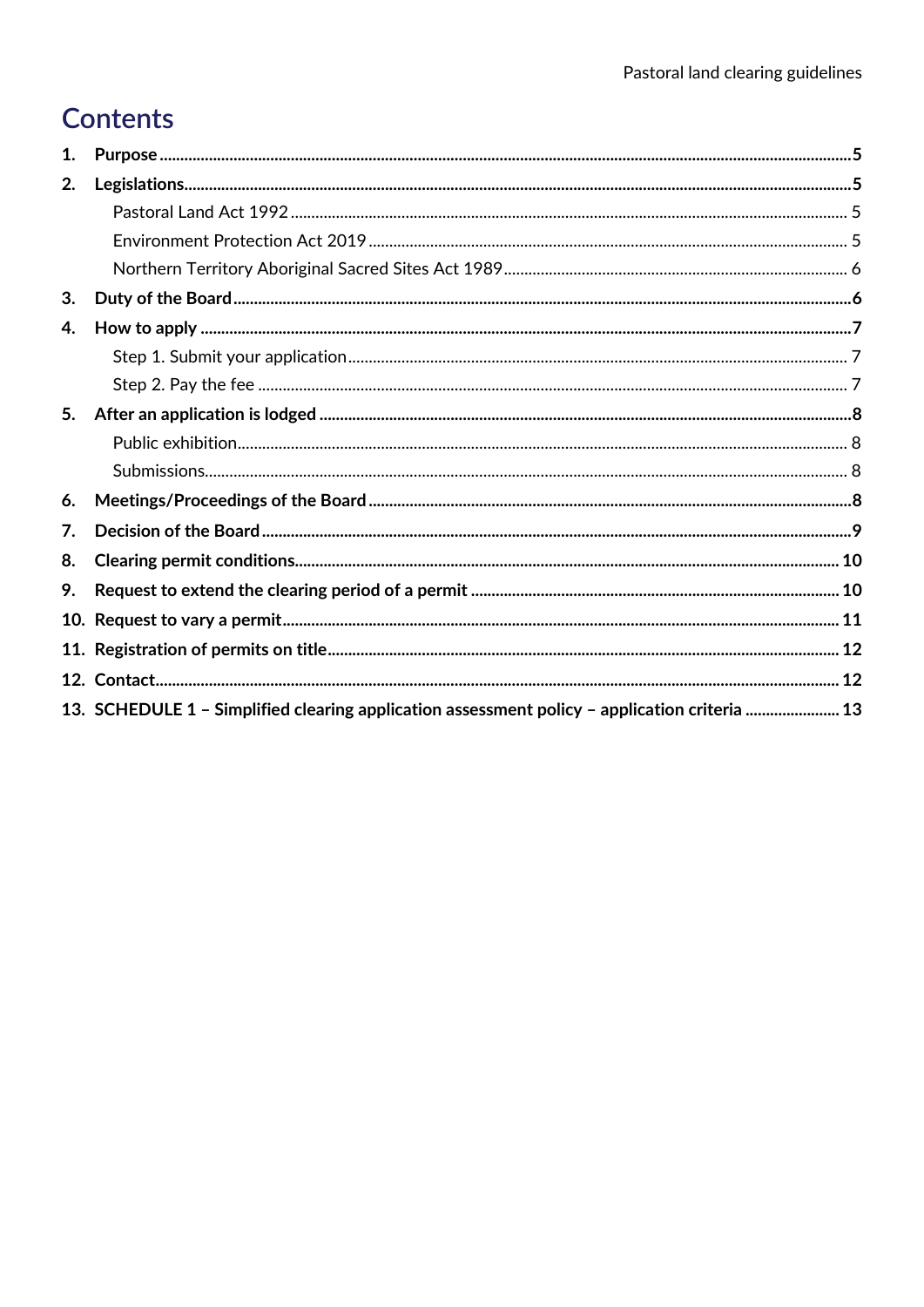### <span id="page-4-0"></span>**1. Purpose**

The *Pastoral Land Act 1992* (the Act) provides that the Pastoral Land Board (the Board) may issue guidelines for clearing pastoral land. The Board has prepared this Pastoral land clearing guideline in accordance with the provision of the Act for pastoral lessees, consultants, who prepare applications on behalf of pastoral lessees, and for the public, who can participate in the pastoral land clearing assessment process.

### <span id="page-4-1"></span>**2. Legislations**

<span id="page-4-2"></span>**Pastoral Land Act 1992**

The Act establishes that a pastoral lessee may apply to the Board for a clearing permit to conduct clearing of all or part of the land the subject of a pastoral lease. The meaning of clearing of native vegetation are defined under sections 91A and 91B of the Act.

#### **91A Meaning of** *clear* **in relation to land**

*Clear*, in relation to land, means any of the following:

- (a) the killing, destruction or removal of native vegetation;
- (b) any substantial damage to native vegetation.

#### **91B Meaning of** *native vegetation*

*Native vegetation* means a plant that is terrestrial or intertidal flora indigenous to the Territory.

*Examples for definition native vegetation Grasses, shrubs and mangroves.*

The Board has also determined the circumstances where clearing pastoral land is permitted without a clearing permit.<sup>[1](#page-4-4)</sup> In making these circumstances, the Board recognises the need for certain clearing activities to occur on a pastoral lease as part of regular day-to-day operations and has worked to ensure the circumstances are fit-for-purpose and reflect current expectations of reasonable clearing to support a pastoral enterprise.

Part 7A establishes the legislative requirements for making a clearing application, the matters that must be considered by the Board and the administrative functions to exhibit, register, vary, extend, suspend or revoke a clearing permit. It also provides the penalties, offences and the functions of the Board to respond to pastoral land clearing compliance matters.

Depending on the clearing activity, there are notifications or other requirements that may apply under the *Environment Protection Act 2019* and *Northern Territory Aboriginal Sacred Sites Act 1989.* 

<span id="page-4-3"></span>**Environment Protection Act 2019** 

Proposals that have the potential to have a significant impact on the environment require a referral to the Northern Territory Environment Protection Authority in accordance with the *Environment Protection Act 2019*.

<span id="page-4-4"></span><sup>1</sup> Northern Territory Government, *Gazette,* No S11, 31 March 2022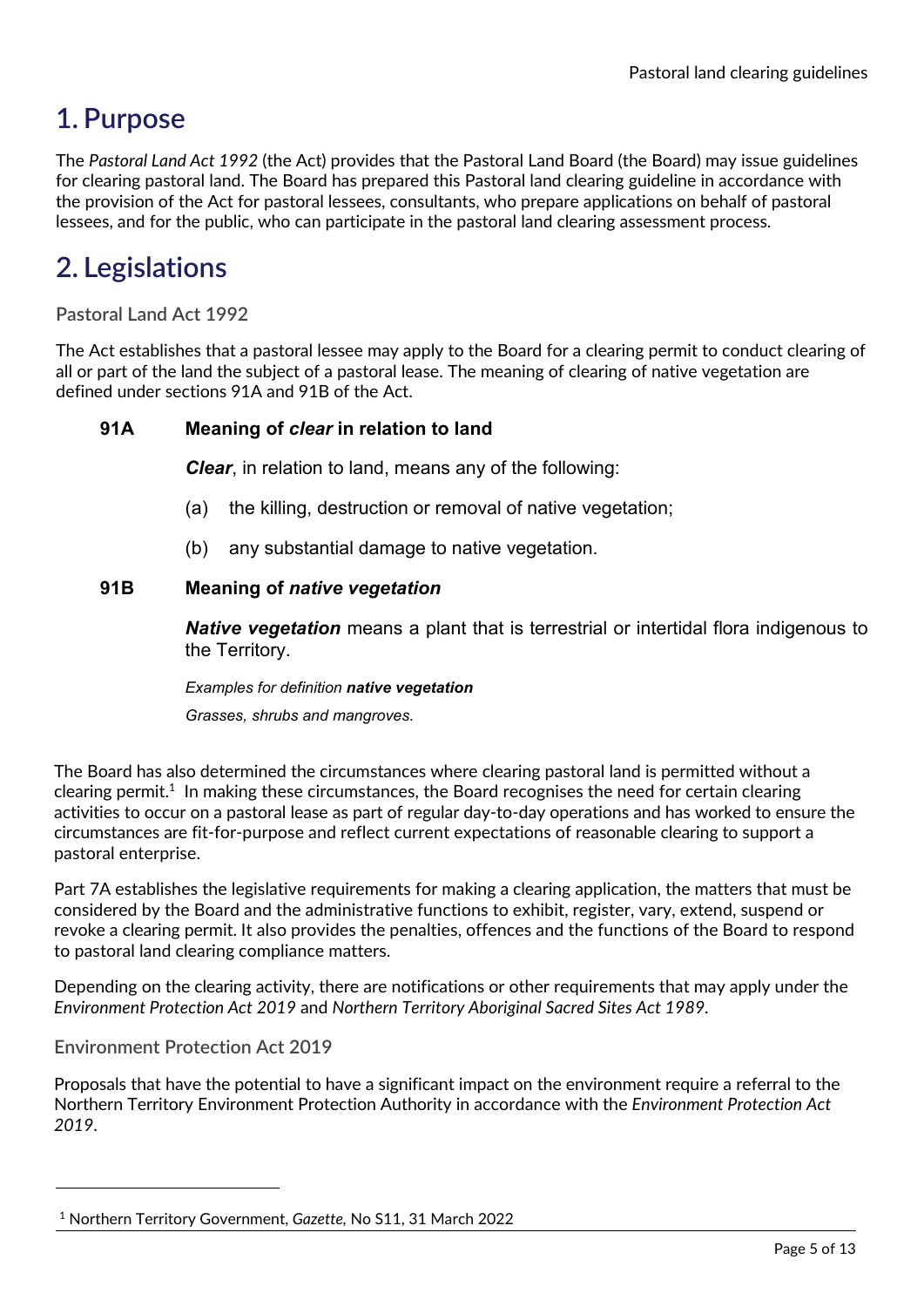The Board requires a pastoral lessee to self-refer, or to obtain appropriate advice from the Northern Territory Environment Protection Authority that self-referral is not required, if the proposed clearing results in a total of 5000ha to be cleared in aggregate.

The Board strongly encourages early engagement with the Northern Territory Environment Protection Authority on referral requirements to ensure compliance with the obligations of the *Environment Protection Act 2019* and to avoid delays in the assessment of a pastoral land clearing application.

<span id="page-5-0"></span>**Northern Territory Aboriginal Sacred Sites Act 1989** 

The *Northern Territory Aboriginal Sacred Sites Act 1989* is administered by the Aboriginal Areas Protection Authority (AAPA) to effect a practical balance between the need to preserve and enhance Aboriginal cultural traditions and the aspirations of the Aboriginal and all other peoples of the Territory for their economic, cultural and social advancement.

**Registered sacred sites** are sites that Aboriginal custodians have asked AAPA to register. They have been comprehensively documented and evaluated by AAPA, including information on their locations and boundaries (refer Section 27 of the Sacred Sites Act).

**Recorded sacred sites** are sites that have been made known to AAPA from a variety of sources. In many cases, these sites have not been comprehensively documented and evaluated, and they have not gone through the formal registration process.

An **Abstract** of AAPA's Records (an Abstract) shows both Registered and Recorded sites. An Abstract can be purchased from AAPA, however it is not a definitive way of knowing if there are sacred sites in a given area. In providing an Abstract, AAPA has not spoken with custodians about the area and has not provided a 'goahead'. An Abstract is merely a snapshot of AAPA's register at a moment in time. There is a risk that a sacred site previously unknown to the AAPA may be identified after the commencement of works, leaving no option but to cease works or possibly breach the offence provisions of the Sacred Sites Act. An Abstract will not provide a pastoral lessee with a defence against prosecution in the event a sacred site is damaged or interfered with.

An applicant proposing to clear native vegetation may apply to AAPA for an **Authority Certificate** to cover their proposed activities. Authority Certificates are based on consultations with custodians and provide clear instructions on what can and cannot be done in and around sacred sites.

Unlike an Abstract, an Authority Certificate provides a defence against prosecution in relation to the works or uses covered by the Certificate, provided the applicant complies with any conditions imposed to protect sacred sites.

### <span id="page-5-1"></span>**3. Duty of the Board**

The Board has a duty to act consistently with and seek to further the objects of the Act. It recognises that Object 4(b) provides for the prevention or minimisation of degradation of or other damage to the land and its indigenous plant and animal life. The Board aims to ensure that pastoral land clearing:

- (a) avoids impacts on environmentally significant or sensitive vegetation
- (b) is based on land capability and suitability for the intended use
- (c) avoids impacts on drainage areas, wetlands and waterways
- (d) avoids habitat fragmentation and impacts on native wildlife corridors
- (e) avoids impacts on highly erodible soils.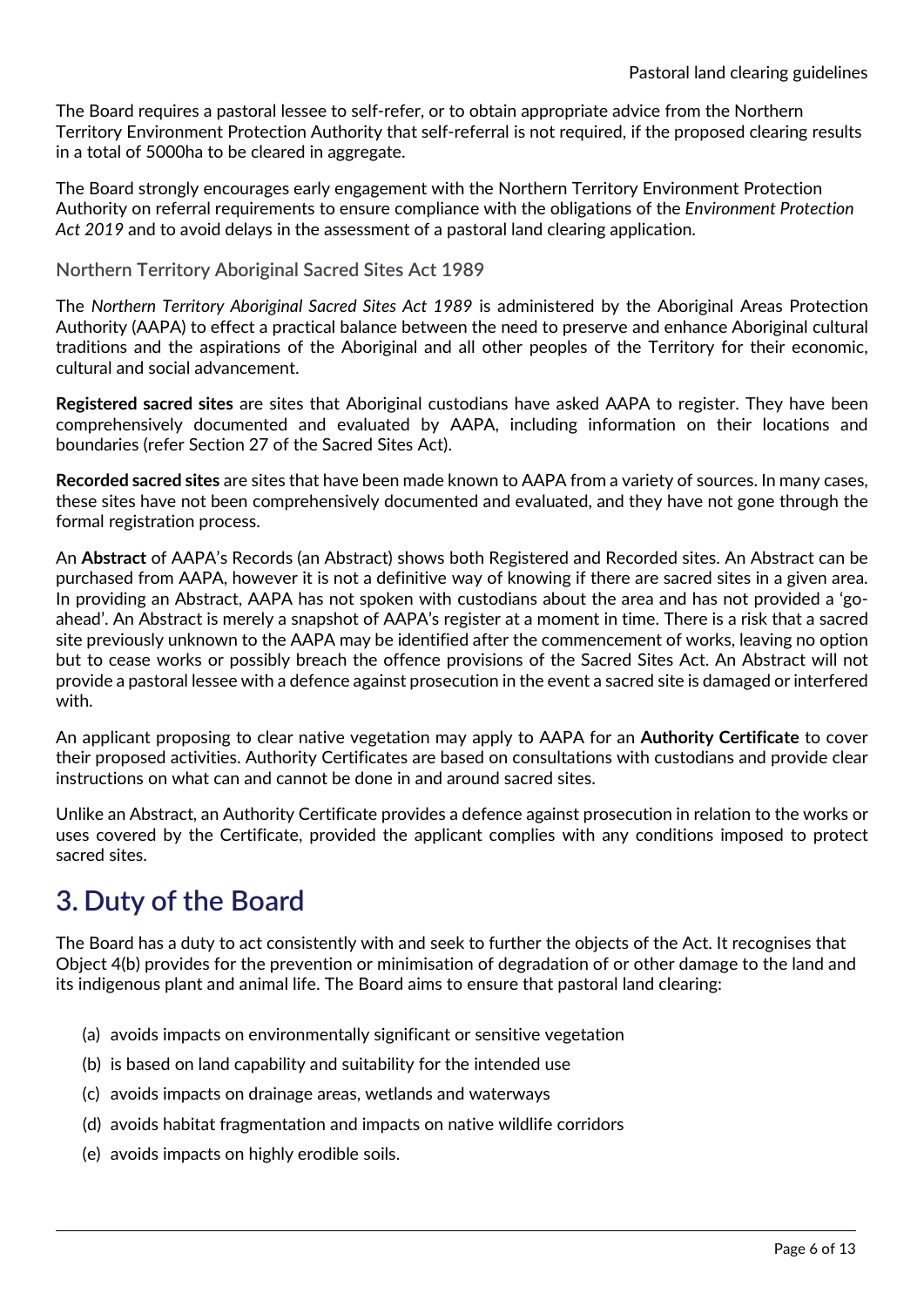In deciding each application, the Board considers the extent to which the application for pastoral land clearing meets the criteria listed above, having regard to such matters as:

- (a) the suitability of the site for the proposed use
- (b) the values associated with the environmental characteristics (as applicable)
- (c) the significance, extent and likelihood of any potential environmental impacts
- (d) the measures the application proposes will be implemented to mitigate any potential impacts.

### <span id="page-6-0"></span>**4. How to apply**

Clearing application templates<sup>[2](#page-6-3)</sup> are available to assist with the preparation of an application. It includes the minimum information required to make an application. Should the applicant not be the pastoral lessee, there is an owners/lessee authorisation form available, which authorises a person to act for the pastoral lessee during the assessment process.

<span id="page-6-1"></span>**Step 1. Submit your application**

Submit a clearing application through the Development Applications Online website, [https://www.ntlis.nt.gov.au/planning/,](https://www.ntlis.nt.gov.au/planning/) which is the central location to lodge and track pastoral applications made under the Act. Requests to vary or extend a permit are also made through this website.

To lodge an application, a proponent will be required to log into their account. If they are a first time user, they will need to create an account. A step-by-step lodgement guide is available to assist with lodging an application.

<span id="page-6-2"></span>**Step 2. Pay the fee**

Once an application is accepted for lodgement, the applicant will receive an email notification that payment of the appropriate fee is required. The application fee is required to be paid before the application will be accepted formally and exhibited publically.

Should an invoice be required, contact the Vegetation Assessment Unit via telephone (08) 8999 4454 or email [PastoralAssessment.DEPWS@nt.gov.au.](mailto:PastoralAssessment.DEPWS@nt.gov.au)

All payments are to be made via the Receiver of Territory Monies (RTM), who will be able to provide details regarding payment options i.e. via EFT, cheque or credit card. Applicants will need to provide RTM with the following details:

| Matter: | Station Name - clearing application       |  |
|---------|-------------------------------------------|--|
|         | <b>Expenditure Code: 504D2D101 131132</b> |  |
| Fee:    | Call 8999 4454 for current fee.           |  |

The RTM can be contacted via telephone 08 8999 1606 or email [RTMDarwin@nt.gov.au.](mailto:RTMDarwin@nt.gov.au) 

The application fee is non-refundable, even if the application is withdrawn or unsuccessful.

<span id="page-6-3"></span><sup>2</sup> Available at:<https://nt.gov.au/property/land-clearing/pastoral-land/pastoral-land-clearing-applications-and-permits>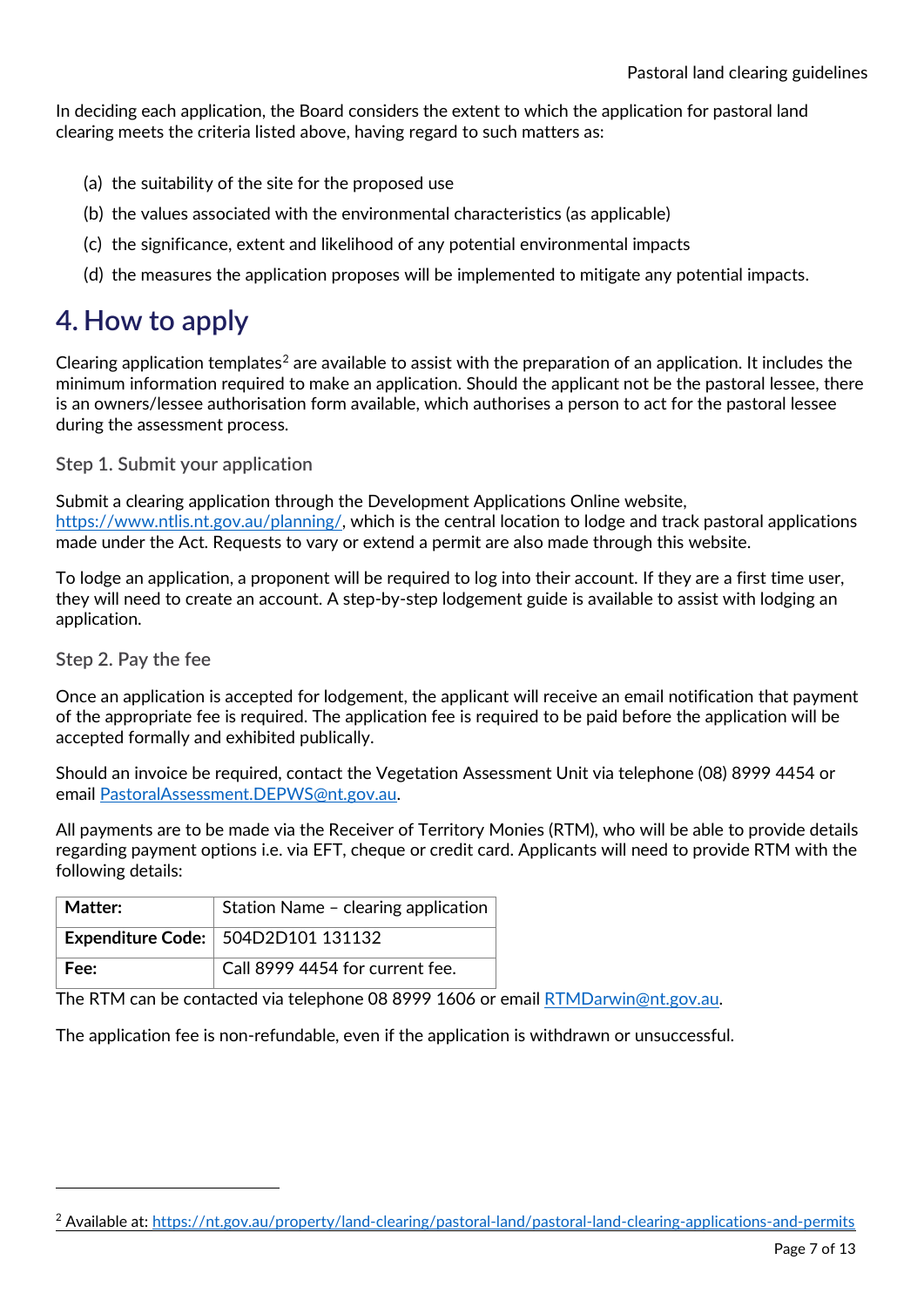### <span id="page-7-0"></span>**5. After an application is lodged**

Clearing applications are usually processed within six months of lodgement, which includes mandatory notification and exhibition requirements. This period can vary depending on:

- the complexity of the application
- the length of exhibition required
- if additional information is required to allow the Board to determine an application
- if the application is made under the Simplified Pastoral Land Clearing Application Policy<sup>3</sup>, where a shortened timeframe for a decision may be possible, if the rules and criteria (Schedule 1) have been satisfied.

#### <span id="page-7-1"></span>**Public exhibition**

Applications are available for public viewing on the Northern Territory Government's Pastoral Notices webpage [https://www.ntlis.nt.gov.au/planning-notices-online/notices/#/pastoral.](https://www.ntlis.nt.gov.au/planning-notices-online/notices/#/pastoral)

The minimum exhibition periods are:

- 14 days for applications made under the Simplified Pastoral Land Clearing Application Policy<sup>4</sup>
- 28 days for all other applications.

#### <span id="page-7-2"></span>**Submissions**

During the exhibition period, submissions may be received from:

- the public
- service authorities.

A submission is a written objection or supporting comment about a clearing application. All valid submissions will be sent to an applicant at the end of the exhibition period. In some cases, an applicant may be asked to provide additional information and be given an opportunity to address specific matters raised in a submission.

Government departments and service authorities typically provide comments on clearing applications to raise with the applicant. This includes a requirement under different legislation or to inform the technical assessment of the application in accordance with the Act and these Guidelines. All comments received and technical assessment findings are provided to the applicant with an opportunity to make a written response addressing any issues raised.

### <span id="page-7-3"></span>**6. Meetings/Proceedings of the Board**

Once the exhibition period has ended, a clearing application may be discussed at a meeting of the Board. The Board may invite the applicant and anyone who made a submission on the application to attend and speak to the applicant and/or submission.

<span id="page-7-4"></span><sup>3</sup> Department of Environment, Parks and Water Security, 2021. *Simplified Pastoral Land Clearing Applications Policy*. Northern Territory Government; published on the Department of Environment, Parks and Water Security website in February 2021, as amended from time to time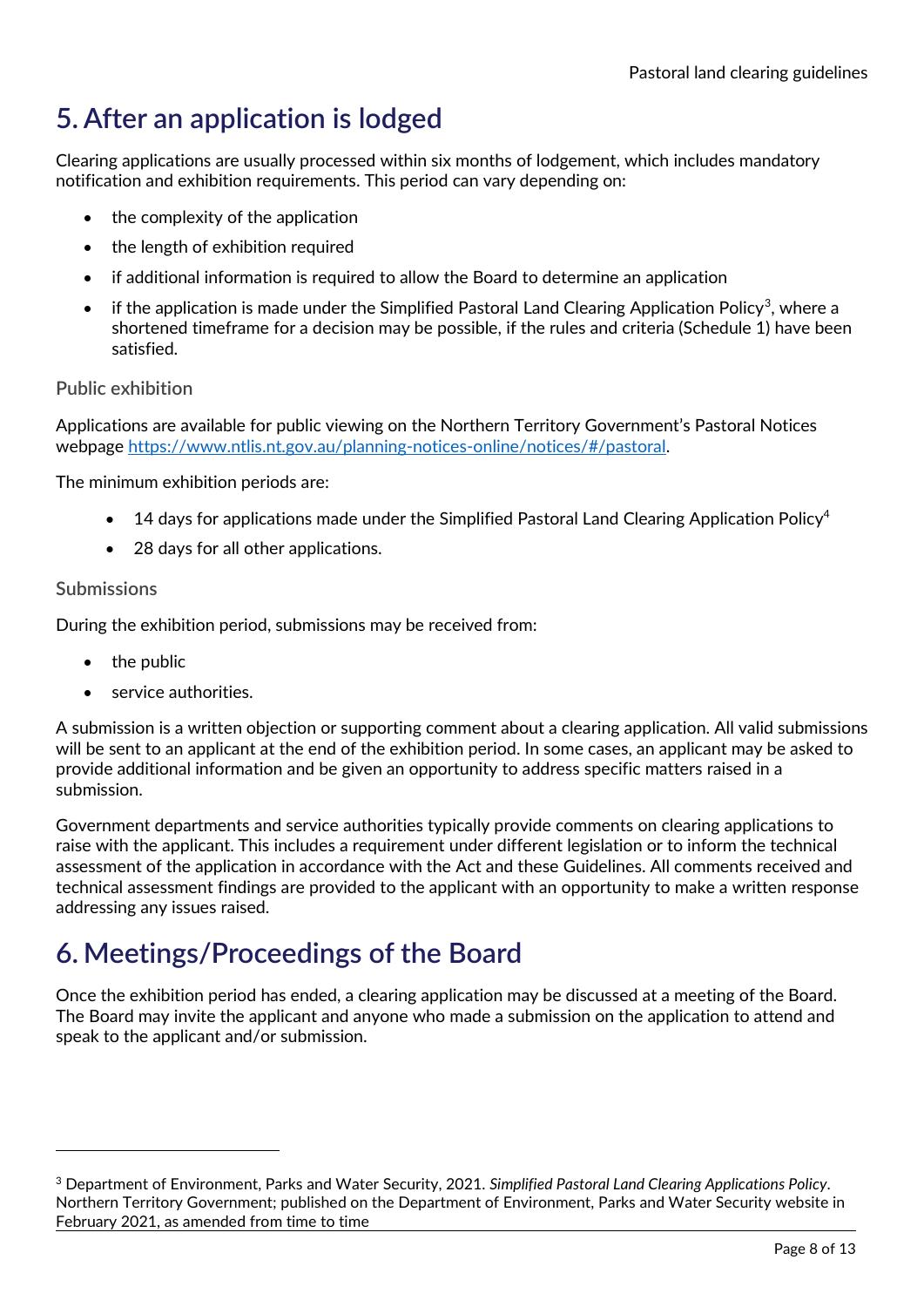### <span id="page-8-0"></span>**7. Decision of the Board**

In making a decision on a clearing application, the Board considers the following:

- a. any submission received by the Board
- b. these guidelines
- c. Schedule 1 of these guidelines if the application made under the Simplified Pastoral Land Clearing Application Policy
- d. any other matters the Board considers relevant.

Those other matters the Board considers relevant include, but are not limited to:

- a. any matters the Minister may have directed the Board to consider
- b. whether the proposal complies with the requirements of the Large Emitters Policy<sup>[4](#page-8-1)</sup>
- c. reports of relevant government agencies
- d. an assessment and report from the Native Vegetation Assessment Panel
- e. whether the clearing is necessary for the intended use
- f. whether there is sufficient and allocated water for the intended use
- g. whether the soils are suitable for the intended use
- h. whether the slope is suitable for the intended use;
- i. any environmental issues under the *Environment Protection Act 2019* or the *Environment Protection and Biodiversity Conservation Act 1999 (Cwth)*, which may require referral to the Northern Territory Environment Protection Authority
- j. whether the application has demonstrated consideration of the:
	- a. Northern Territory Planning Scheme Land Clearing Guidelines<sup>[5](#page-8-2)</sup>
	- b. presence of threatened wildlife as declared under and/or essential habitats, within the meaning of, the *Territory Parks and Wildlife Conservation Act 1976*
	- c. presence of sensitive or significant vegetation communities such as rainforest, vine thicket, closed forest or riparian vegetation
	- d. impact of the clearing on regional biodiversity
	- e. presence of permanent and seasonal water features such as billabongs and swamps
	- f. the retention of native vegetation adjacent to waterways, wetlands and rainforests
	- g. the retention of native vegetation buffers along boundaries
	- h. the retention of native vegetation corridors between remnant native vegetation
	- i. the presence of declared heritage places or archaeological sites within the meaning of the *Heritage Act 2011*
	- j. the presence of any sacred sites within the meaning of the *Northern Territory Aboriginal Sacred Sites Act 1989*.

<span id="page-8-1"></span><sup>4</sup> Department of Environment, Parks and Water Security, 2021. *Greenhouse Gas Emissions Management for New and Expanding Large Emitters*. Northern Territory Government.

<span id="page-8-2"></span><sup>5</sup> Department of Environment, Parks and Water Security, 2021, *Land clearing guidelines – Northern Territory Planning Scheme.* Northern Territory Government.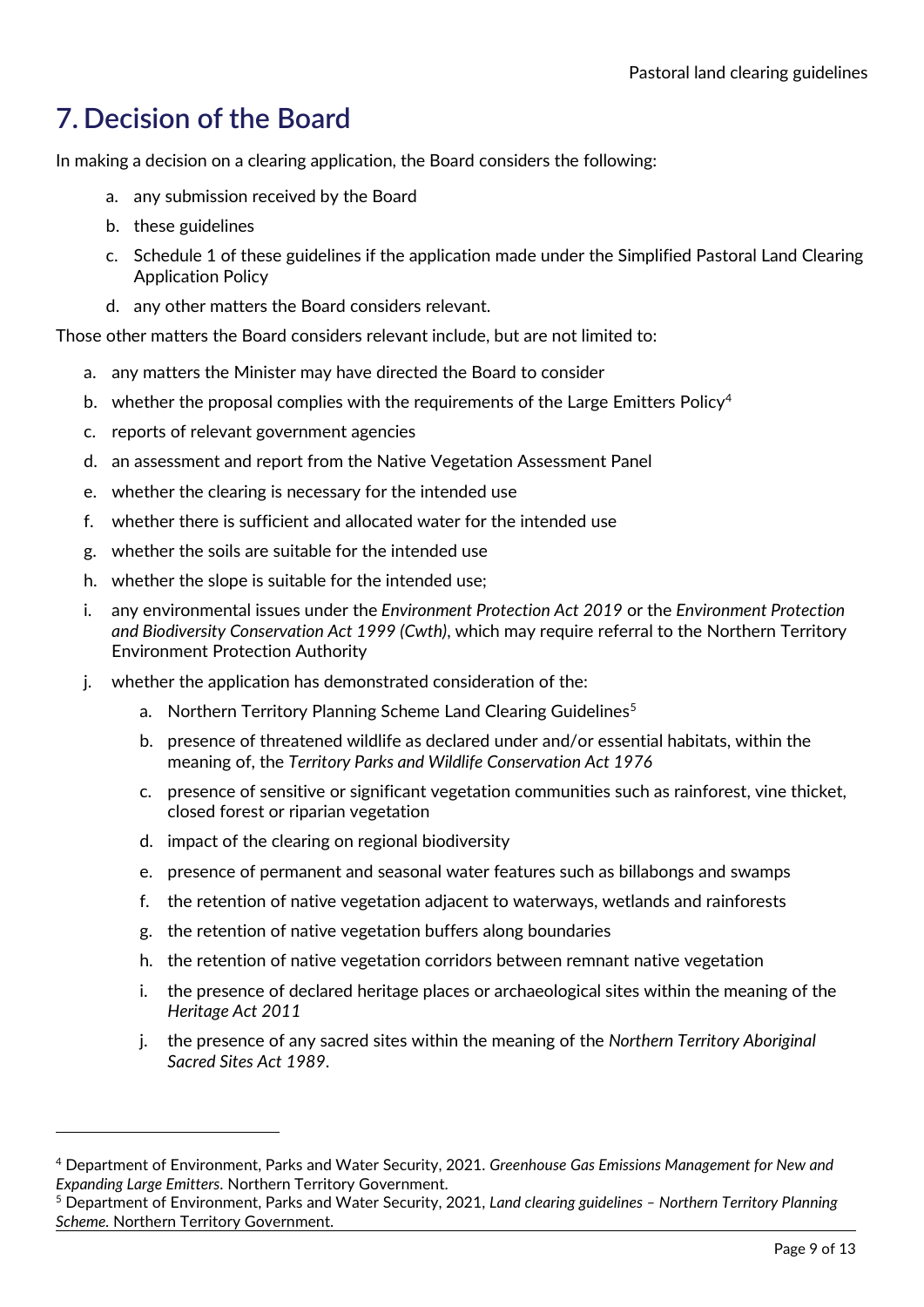Once the Board has considered the above-mentioned matters, and any matters raised at its meeting, if relevant, it may make a decision to:

- approve the application and grant a clearing permit
- alter the proposal and grant a clearing permit
- refuse to grant a clearing permit
- defer making a decision to request additional information.

The applicant and any submitters will be notified of any decision, and any permits issued will be made available on the pastoral land clearing public register [\(https://nt.gov.au/property/land-clearing/pastoral](https://nt.gov.au/property/land-clearing/pastoral-land/pastoral-land-clearing-applications-and-permits)[land/pastoral-land-clearing-applications-and-permits\)](https://nt.gov.au/property/land-clearing/pastoral-land/pastoral-land-clearing-applications-and-permits) and NR Maps [\(https://nrmaps.nt.gov.au\)](https://nrmaps.nt.gov.au/).

### <span id="page-9-0"></span>**8. Clearing permit conditions**

A clearing permit is made up of parts, which may include:

• permit number

The permit number is the reference number of a permit and typically begins PLC for pastoral land clearing. It is annexed with the year it was originally granted and reflects any variations and extensions granted to that permit.

For example, PLC12/01 reflects that the permit was originally granted for clearing in 2012 and it was the first permit of that year; it was later superseded by PLC12/01A, which was granted after either a variation or extension of the clearing period of the permit.

- details of the land on which the clearing may be conducted
- clearing period

The time in which clearing is allowed to be conducted, any clearing not completed within the clearing period is presumed abandoned.

• term of the permit

The length of time the permit is in force, allowing for maintenance of the cleared area

• conditions precedent

Some permits include conditions precedent. These are requirements that must be met before works can commence.

• general conditions

General conditions are conditions that must be met during work and for the life of the permit.

• notes

Notes provide important information that may assist with satisfying a condition of a permit or alerting the permit holder to obligations under other legislation.

• endorsed drawings.

### <span id="page-9-1"></span>**9. Request to extend the clearing period of a permit**

The Act allows for the Board to specify the clearing period. If the Board does not determine a clearing period, the Act provides that the clearing must be completed within ten years from the date of issue of the clearing permit.

A pastoral lessee may apply to extend the clearing period of a permit, provided the application is made at least three months prior to the expiry of the clearing period.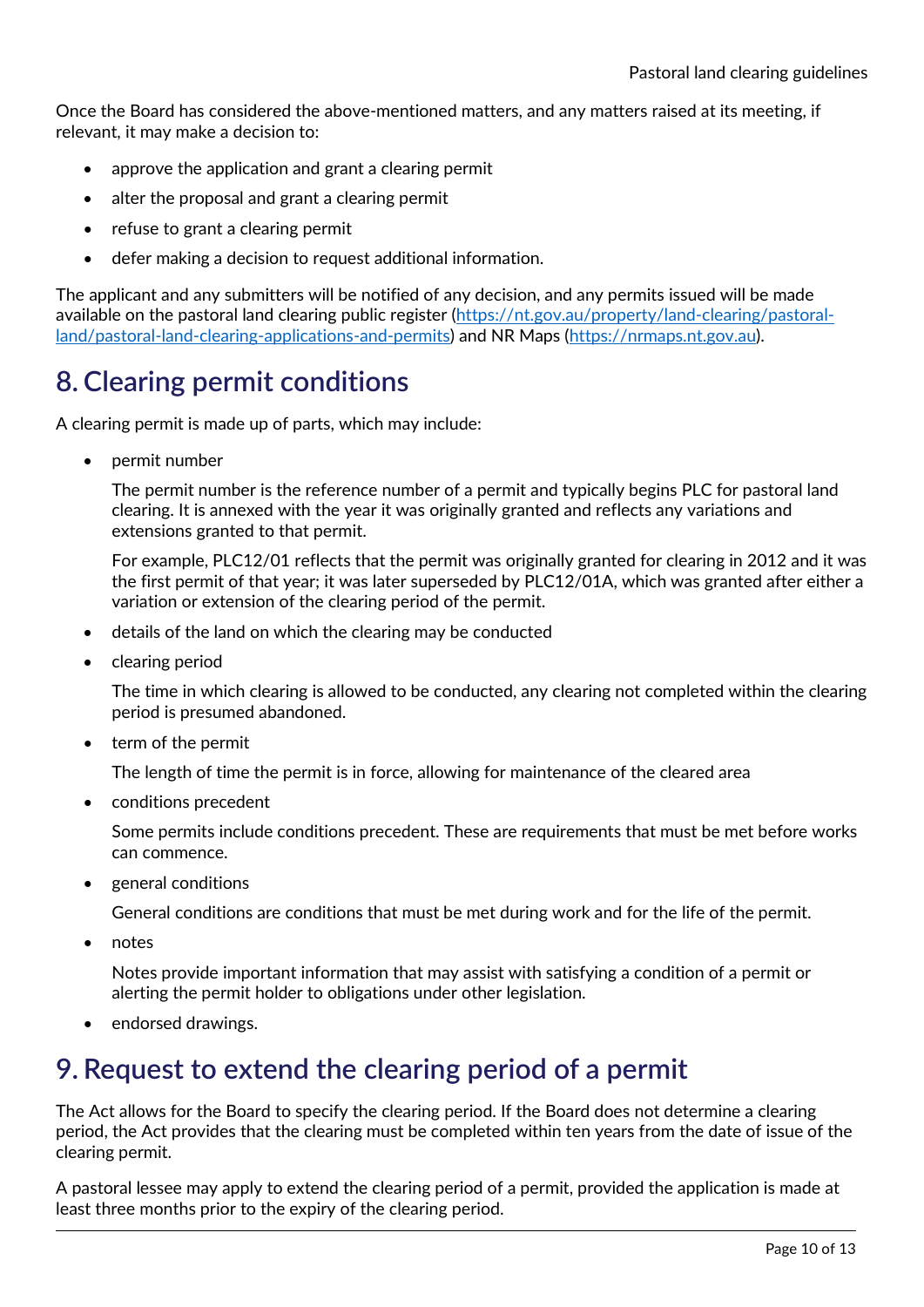In making a decision on a request to extend the clearing period of a permit, the Board considers the following:

- a) these guidelines
- b) any other matters it considers relevant.

It may also take into account:

- a) whether there has been a change of government policy each case would depend on its own facts and circumstances, including whether and how the proposal may undermine or offend the change government policy
- b) intervening circumstance as bearing upon grant or refusal
- c) the total elapse of time to undertake clearing
- d) whether the clearing period originally imposed was adequate
- e) the economic burden imposed on the permit holder
- f) the probability of a permit being issued should a fresh application be made.

Once the Board has reviewed the above-mentioned matters, it will make a decision to:

- approve the application and extend the clearing period of a permit for a period specified by the Board
- extend the clearing period of a permit for a different period as decided by the Board
- refuse the application.

The applicant will be notified of any decision, and any permits issued with altered clearing periods will be made available on the pastoral land clearing public register [\(https://nt.gov.au/property/land](https://nt.gov.au/property/land-clearing/pastoral-land/pastoral-land-clearing-applications-and-permits)[clearing/pastoral-land/pastoral-land-clearing-applications-and-permits\)](https://nt.gov.au/property/land-clearing/pastoral-land/pastoral-land-clearing-applications-and-permits) and NR Maps [\(https://nrmaps.com.au\)](https://nrmaps.com.au/).

### <span id="page-10-0"></span>**10. Request to vary a permit**

The Act allows for either the Board or a pastoral lessee to vary a clearing permit. A pastoral lessee may apply to vary the permit, and any request made must include the reasons supporting the request.

The variation assessment process is similar to the standard application assessment process and may include public exhibition and a hearing of the Board.

In making a decision on a request to vary a permit, the Board must have regard to the following:

- a) the clearing permit and any conditions of the permit
- b) the nature of and justification for the variation
- c) any other matters it considers relevant.

Once the Board has reviewed the above-mentioned matters, it will make a decision to:

- vary the permit as specified in the application
- vary the permit as requested in the application, but with specified changes made by the Board
- refuse the application.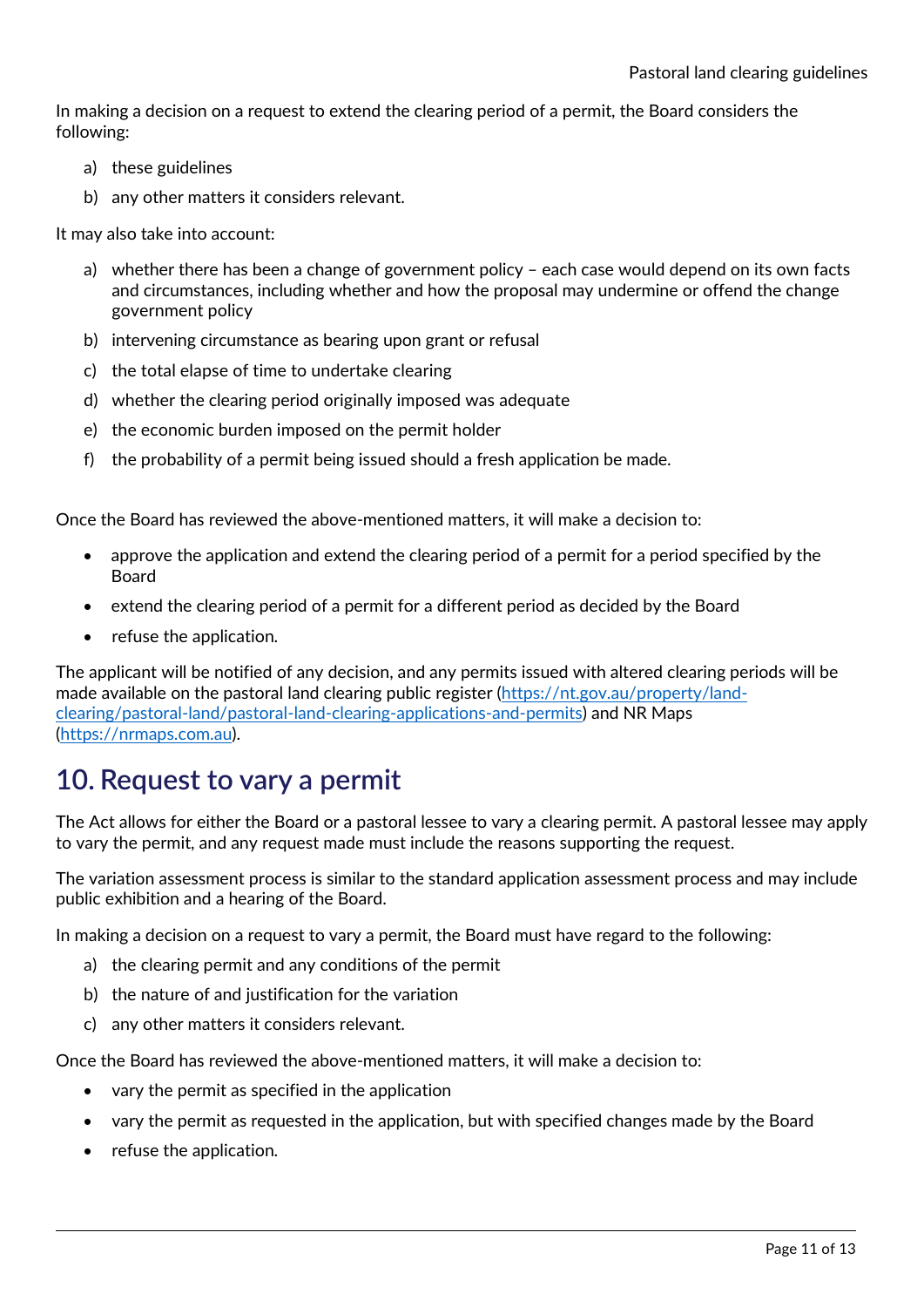The applicant will be notified of any decision, and any varied permits will be made available on the pastoral land clearing public register [\(https://nt.gov.au/property/land-clearing/pastoral-land/pastoral-land-clearing](https://nt.gov.au/property/land-clearing/pastoral-land/pastoral-land-clearing-applications-and-permits)[applications-and-permits\)](https://nt.gov.au/property/land-clearing/pastoral-land/pastoral-land-clearing-applications-and-permits) and NR Maps [\(https://nrmaps.com.au\)](https://nrmaps.com.au/).

### <span id="page-11-0"></span>**11. Registration of permits on title**

Permits are granted by way of a registrable instrument against the lease. This is so that the permit runs with the lease and is not personal to the lessee. The Board will lodge the required forms and copies of the permit with the Registrar-General for registration, including any variations or extensions of the original permit.

### <span id="page-11-1"></span>**12. Contact**

Please contact the Department of Environment, Parks and Water Security if you have any questions about this guideline or require assistance with a clearing application.

**Telephone**: 08 8999 4454

**Email**: [PastoralAssessment.DEPWS@nt.gov.au](mailto:PastoralAssessment.DEPWS@nt.gov.au)